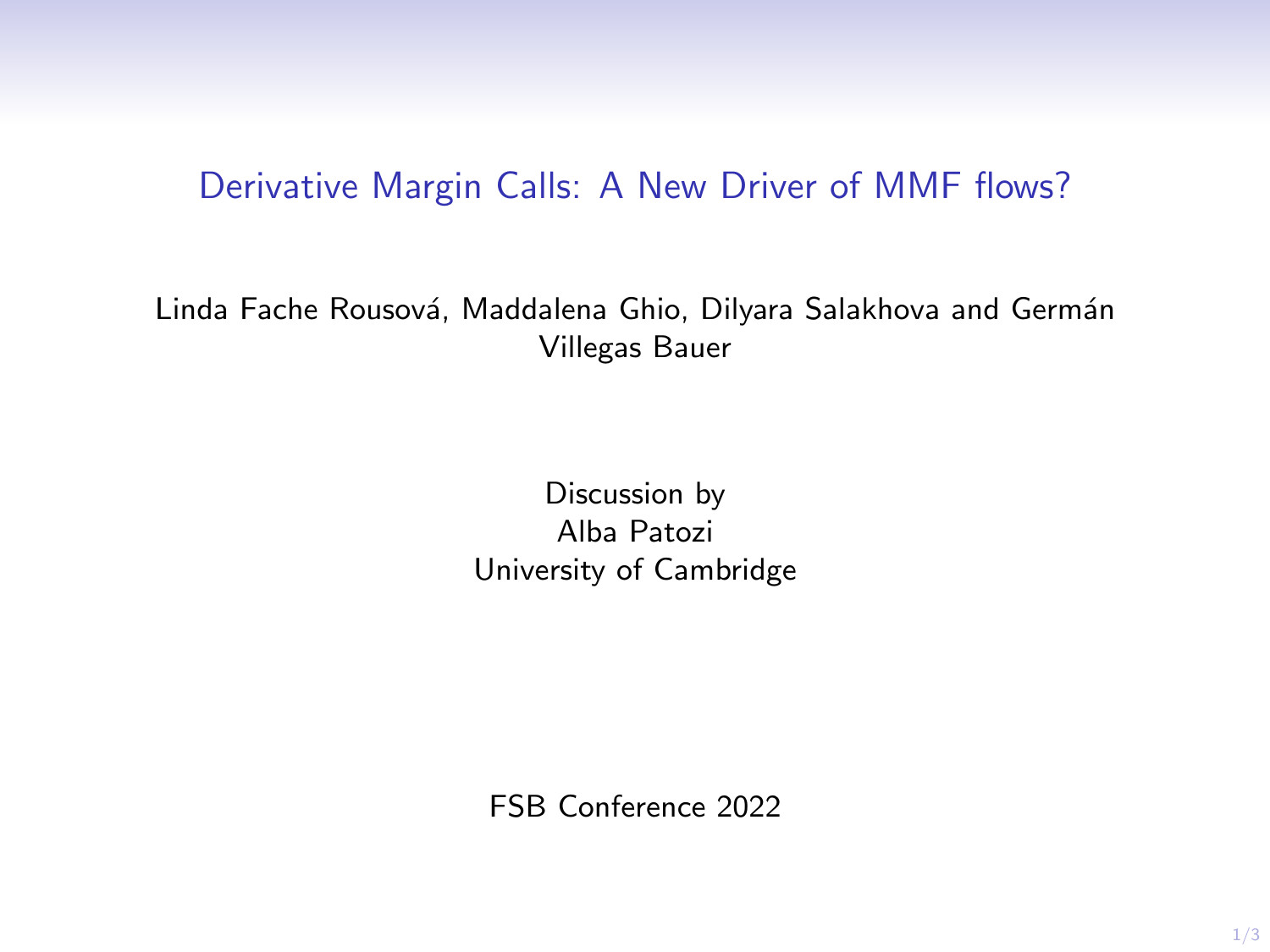## Background:

- Margin requirements are an important safeguard to reduce counterparty credit risk
- However, margin calls are highly pro-cyclical
- This could have significant implications for liquidity risk during episodes of financial distress
- Exacerbated liquidity risk may give rise to perilous price spirals and contagion through network effects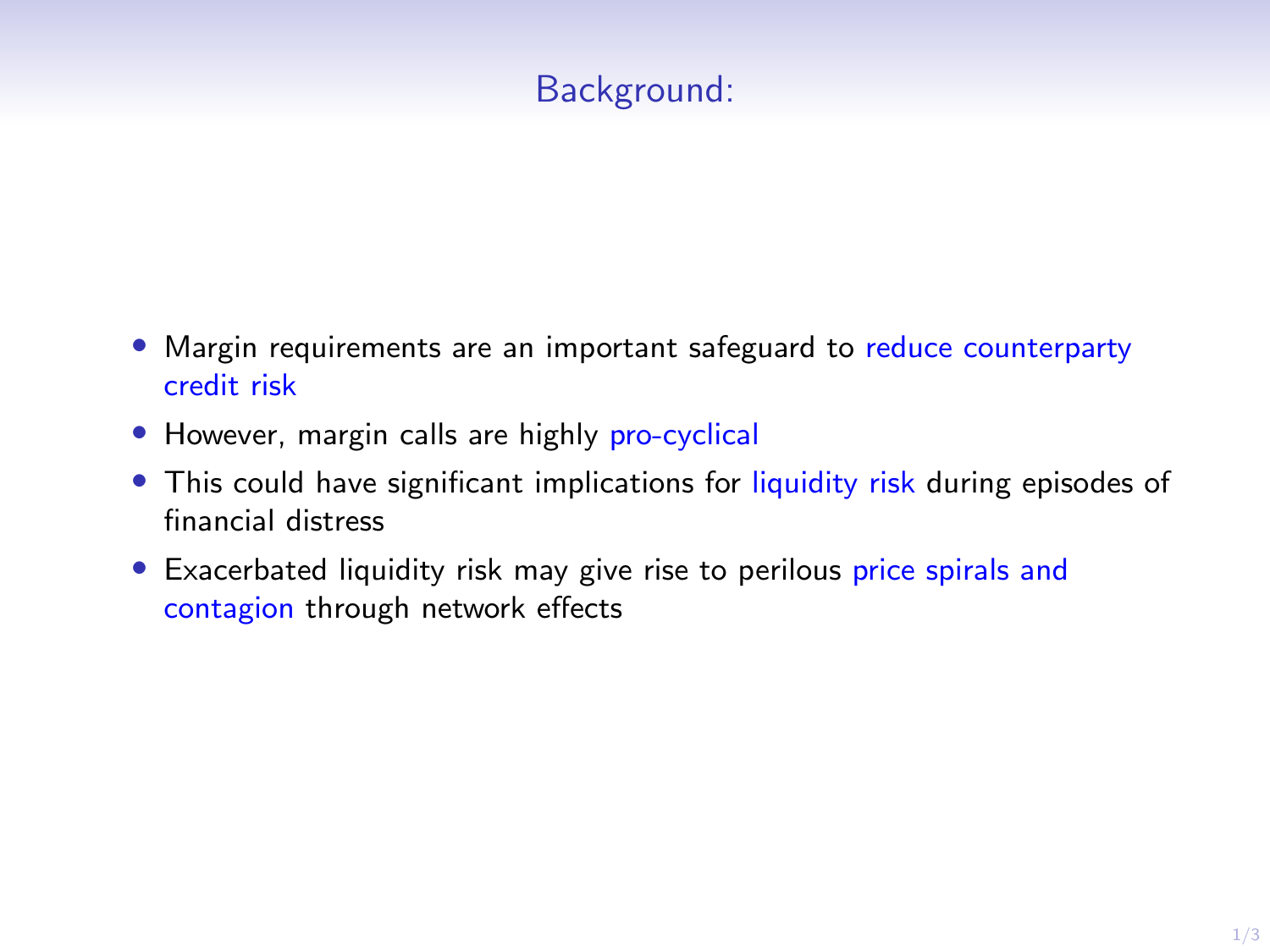## This paper:

- Asks: What is the effect of Derivative Margin Calls on Money Market Funds?
- Combines three unique and very granular datasets
- Provides strong evidence that some insurance companies, investment funds and pension funds used MMFs to manage liquidity needs arising from margin calls in March 2020
- Potential implication: Recent regulatory reforms in the derivative markets (i.e. daily exchange of margins) may increase liquidity risk and create spillovers in money markets